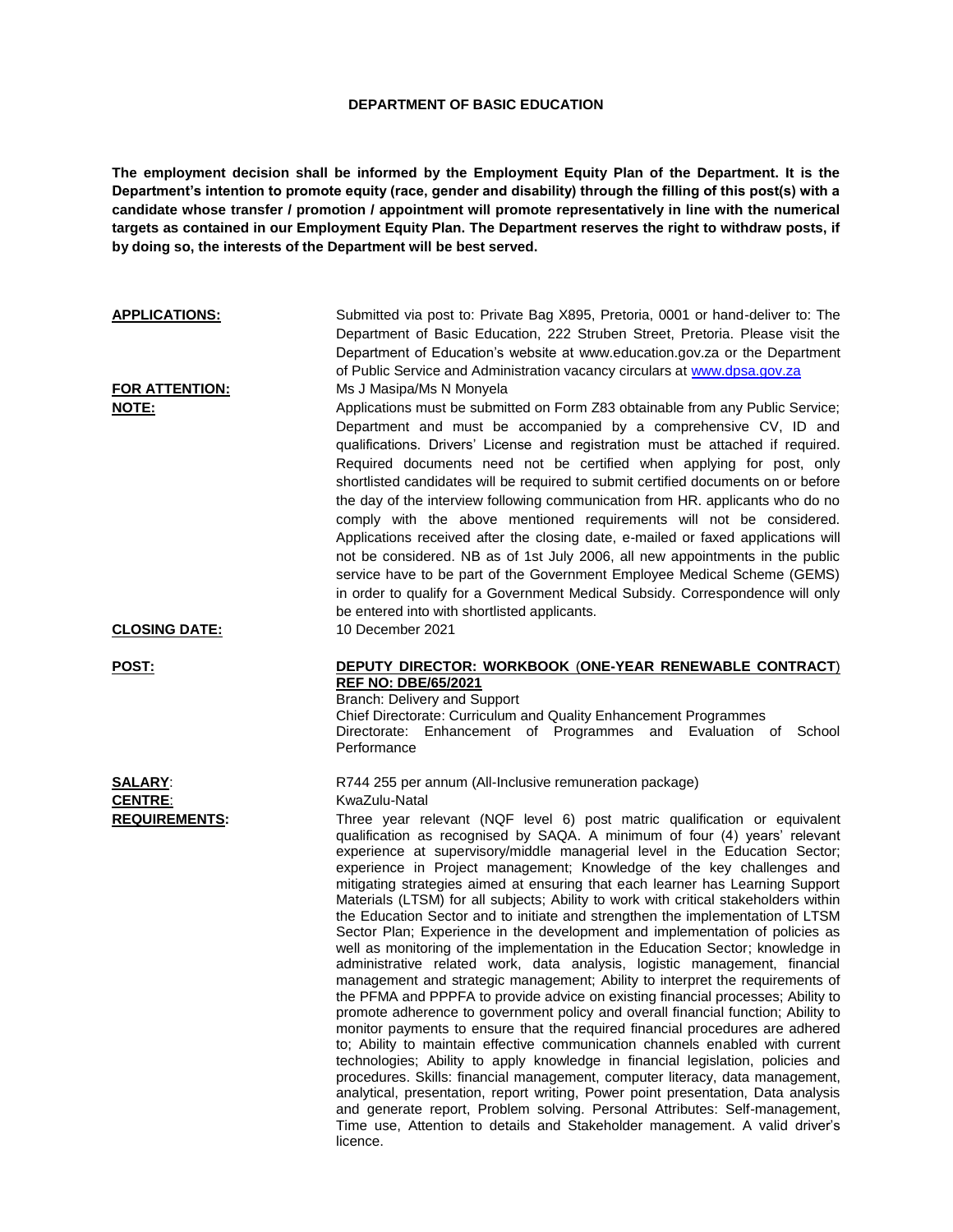**DUTIES:** The successful candidate will be responsible for the following: monitoring and reporting on the workbook; Ordering, delivery and utilisation, Development of Provincial workbook ordering Plan; Consolidation, cleaning and analysis of data for workbooks; Finalisation and approval of model for distribution of LTSM, organisation of warehousing and packaging of LTSM, Customising of the National LTSM catalogue to meet provincial needs; Printing and provision of disks of National LTSM Catalogue to Districts/Regions/Circuits/Wards where possible; Distribution of catalogues to schools; Monitoring the submission of requisition forms by Section 20 schools to circuit/ward offices; Monitoring the completion and collection of Section 20 requisition forms from circuit/ward offices and delivery to Provincial offices/Managing Agent; Monitoring of placement of orders by Section 21 schools; Monitoring the delivery of stationery to provincial/district warehouses; Delivery of stationery to schools; Monitoring and reporting on the delivery of learning materials to schools; Reporting on textbook delivery to schools; Visiting schools and districts to provide LTSM assistance; Monitoring the availability of LTSM and workbooks in all schools, keeping an updated data on learner number and languages for each school, monitoring and reporting on the utilization of workbooks by schools, communicating all information relating to LTSM to the sector; Providing timeous reporting on shortages and deliveries of LTSM, liaising with provinces on any matter relating to LTSM and workbooks; Organising meetings on LTSM between DBE and provinces; Monitoring and reporting on the distribution of provincial stock; Organising the national team to join the Directorate team in the monitoring of schools; and attending interprovincial LTSM meetings.

**ENQUIRIES:** Ms J Masipa Tel No: (012) 357 3295/ Ms N Monyela Tel No: (012) 357 3294

**CENTRE:** Northern Cape

**POST: DEPUTY DIRECTOR: WORKBOOK** (**ONE-YEAR RENEWABLE CONTRACT**) **REF NO: DBE/67/2021**

Branch: Delivery and Support Chief Directorate: Curriculum and Quality Enhancement Programmes

Directorate: Enhancement of Programmes and Evaluation of School **Performance** 

## **SALARY:** R744 255 per annum (All-Inclusive remuneration package)

**REQUIREMENTS:** Three year relevant (NQF level 6) post matric qualification or equivalent qualification as recognised by SAQA. A minimum of four (4) years' relevant experience at supervisory/middle managerial level in the Education Sector; experience in Project management; Knowledge of the key challenges and mitigating strategies aimed at ensuring that each learner has Learning Support Materials (LTSM) for all subjects; Ability to work with critical stakeholders within the Education Sector and to initiate and strengthen the implementation of LTSM Sector Plan; Experience in the development and implementation of policies as well as monitoring of the implementation in the Education Sector; knowledge in administrative related work, data analysis, logistic management, financial management and strategic management; Ability to interpret the requirements of the PFMA and PPPFA to provide advice on existing financial processes; Ability to promote adherence to government policy and overall financial function; Ability to monitor payments to ensure that the required financial procedures are adhered to; Ability to maintain effective communication channels enabled with current technologies; Ability to apply knowledge in financial legislation, policies and procedures. Skills: Project management, financial management, computer literacy, data management, analytical, presentation, report writing, Power point presentation, Data analysis and generate report, Problem solving. Personal Attributes: Self-management, Time use, Attention to details and Stakeholder management. A valid driver's licence.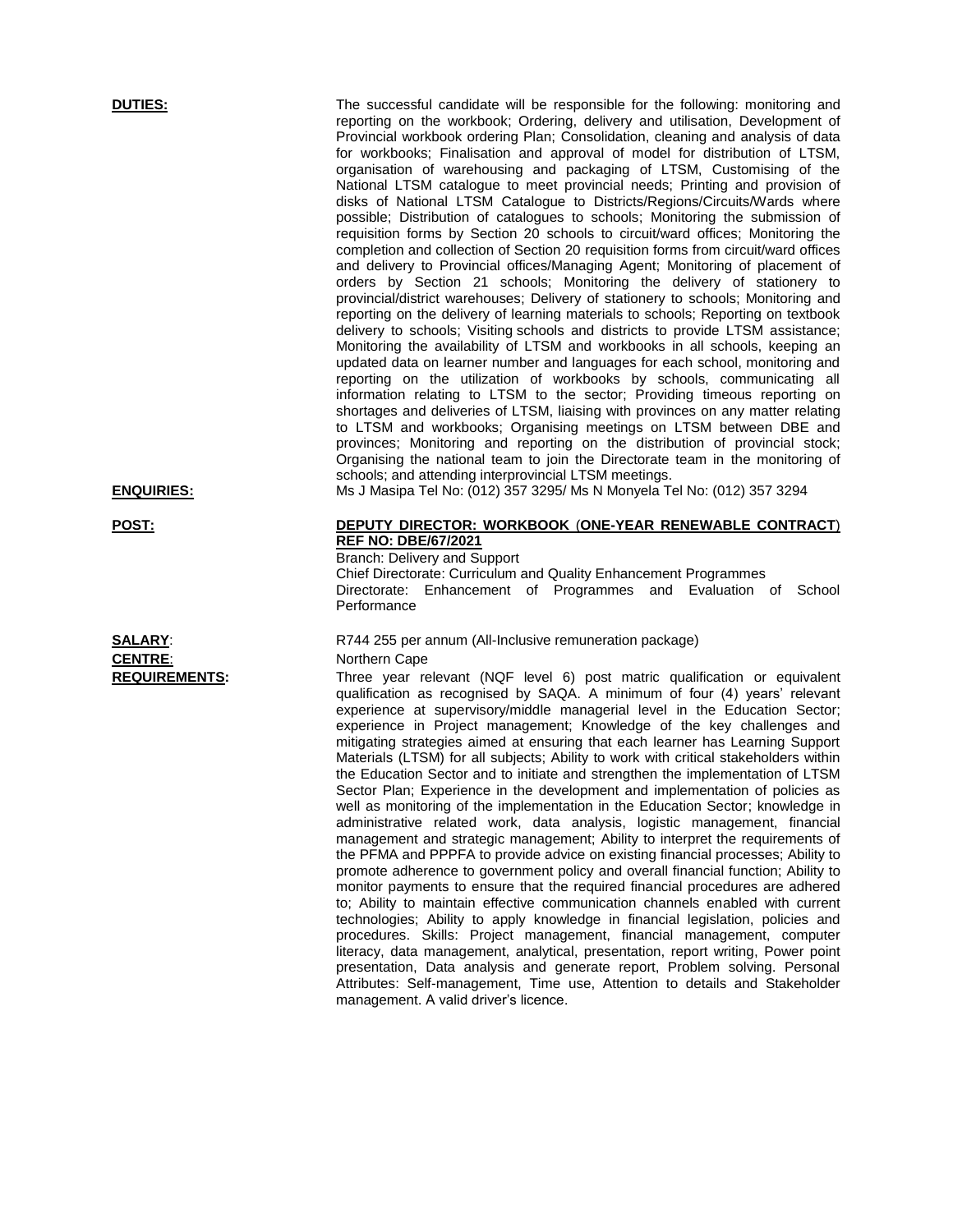**DUTIES:** The successful candidate will be responsible for the following: monitoring and reporting on the workbook; Ordering, delivery and utilisation, Development of Provincial workbook ordering Plan; Consolidation, cleaning and analysis of data for workbooks; Finalisation and approval of model for distribution of LTSM, organisation of warehousing and packaging of LTSM, Customising of the National LTSM catalogue to meet provincial needs; Printing and provision of disks of National LTSM Catalogue to Districts/Regions/Circuits/Wards where possible; Distribution of catalogues to schools; Monitoring the submission of requisition forms by Section 20 schools to circuit/ward offices; Monitoring the completion and collection of Section 20 requisition forms from circuit/ward offices and delivery to Provincial offices/Managing Agent; Monitoring of placement of orders by Section 21 schools; Monitoring the delivery of stationery to provincial/district warehouses; Delivery of stationery to schools; Monitoring and reporting on the delivery of learning materials to schools; Reporting on textbook delivery to schools; Visiting schools and districts to provide LTSM assistance; Monitoring the availability of LTSM and workbooks in all schools, keeping an updated data on learner number and languages for each school, monitoring and reporting on the utilization of workbooks by schools, communicating all information relating to LTSM to the sector; Providing timeous reporting on shortages and deliveries of LTSM, liaising with provinces on any matter relating to LTSM and workbooks; Organising meetings on LTSM between DBE and provinces; Monitoring and reporting on the distribution of provincial stock; Organising the national team to join the Directorate team in the monitoring of schools; and attending interprovincial LTSM meetings.

**ENQUIRIES:** Ms J Masipa Tel No: (012) 357 3295/ Ms N Monyela Tel No: (012) 357 3294

CENTRE: Free-State

**POST: DEPUTY DIRECTOR: WORKBOOK** (**ONE-YEAR RENEWABLE CONTRACT**) **REF NO: DBE/66/2021**

Branch: Delivery and Support Chief Directorate: Curriculum and Quality Enhancement Programmes

Directorate: Enhancement of Programmes and Evaluation of School **Performance** 

**SALARY:** R744 255 per annum (All-Inclusive remuneration package)

**REQUIREMENTS:** Three year relevant (NQF level 6) post matric qualification or equivalent qualification as recognised by SAQA. A minimum of four (4) years' relevant experience at supervisory/middle managerial level in the Education Sector; experience in Project management; Knowledge of the key challenges and mitigating strategies aimed at ensuring that each learner has Learning Support Materials (LTSM) for all subjects; Ability to work with critical stakeholders within the Education Sector and to initiate and strengthen the implementation of LTSM Sector Plan; Experience in the development and implementation of policies as well as monitoring of the implementation in the Education Sector; knowledge in administrative related work, data analysis, logistic management, financial management and strategic management; Ability to interpret the requirements of the PFMA and PPPFA to provide advice on existing financial processes; Ability to promote adherence to government policy and overall financial function; Ability to monitor payments to ensure that the required financial procedures are adhered to; Ability to maintain effective communication channels enabled with current technologies; Ability to apply knowledge in financial legislation, policies and procedures. Skills: Project management, financial management, computer literacy, data management, analytical, presentation, report writing, Power point presentation, Data analysis and generate report, Problem solving. Personal Attributes: Self-management, Time use, Attention to details and Stakeholder management. A valid driver's licence.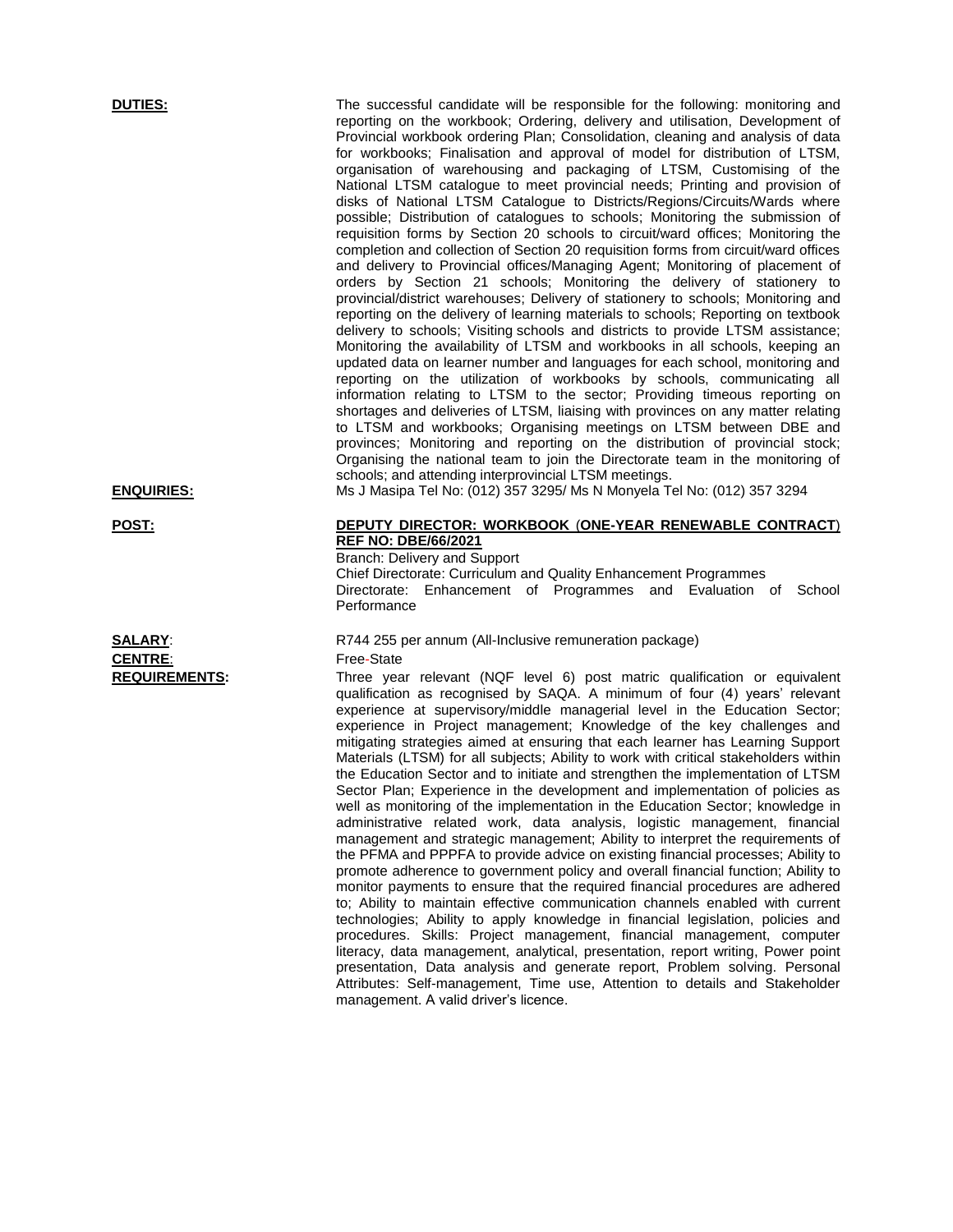| <b>DUTIES:</b><br><b>ENQUIRIES:</b> | The successful candidate will be responsible for the following: monitoring and<br>reporting on the workbook; Ordering, delivery and utilisation, Development of<br>Provincial workbook ordering Plan; Consolidation, cleaning and analysis of data<br>for workbooks; Finalisation and approval of model for distribution of LTSM,<br>organisation of warehousing and packaging of LTSM, Customising of the<br>National LTSM catalogue to meet provincial needs; Printing and provision of<br>disks of National LTSM Catalogue to Districts/Regions/Circuits/Wards where<br>possible; Distribution of catalogues to schools; Monitoring the submission of<br>requisition forms by Section 20 schools to circuit/ward offices; Monitoring the<br>completion and collection of Section 20 requisition forms from circuit/ward offices<br>and delivery to Provincial offices/Managing Agent; Monitoring of placement of<br>orders by Section 21 schools; Monitoring the delivery of stationery to<br>provincial/district warehouses; Delivery of stationery to schools; Monitoring and<br>reporting on the delivery of learning materials to schools; Reporting on textbook<br>delivery to schools; Visiting schools and districts to provide LTSM assistance;<br>Monitoring the availability of LTSM and workbooks in all schools, keeping an<br>updated data on learner number and languages for each school, monitoring and<br>reporting on the utilization of workbooks by schools, communicating all<br>information relating to LTSM to the sector; Providing timeous reporting on<br>shortages and deliveries of LTSM, liaising with provinces on any matter relating<br>to LTSM and workbooks; Organising meetings on LTSM between DBE and<br>provinces; Monitoring and reporting on the distribution of provincial stock;<br>Organising the national team to join the Directorate team in the monitoring of<br>schools; and attending interprovincial LTSM meetings.<br>Ms J Masipa Tel No: (012) 357 3295/ Ms N Monyela Tel No: (012) 357 3294 |
|-------------------------------------|-----------------------------------------------------------------------------------------------------------------------------------------------------------------------------------------------------------------------------------------------------------------------------------------------------------------------------------------------------------------------------------------------------------------------------------------------------------------------------------------------------------------------------------------------------------------------------------------------------------------------------------------------------------------------------------------------------------------------------------------------------------------------------------------------------------------------------------------------------------------------------------------------------------------------------------------------------------------------------------------------------------------------------------------------------------------------------------------------------------------------------------------------------------------------------------------------------------------------------------------------------------------------------------------------------------------------------------------------------------------------------------------------------------------------------------------------------------------------------------------------------------------------------------------------------------------------------------------------------------------------------------------------------------------------------------------------------------------------------------------------------------------------------------------------------------------------------------------------------------------------------------------------------------------------------------------------------------------------------------------------------------------------------------------------------|
| <u>POST:</u>                        | DEPUTY DIRECTOR: EXAMINATION SYSTEM<br><b>DESIGN AND</b><br><b>DATA</b>                                                                                                                                                                                                                                                                                                                                                                                                                                                                                                                                                                                                                                                                                                                                                                                                                                                                                                                                                                                                                                                                                                                                                                                                                                                                                                                                                                                                                                                                                                                                                                                                                                                                                                                                                                                                                                                                                                                                                                             |
|                                     | <b>MANAGEMENT REF NO: DBE/68/2021</b>                                                                                                                                                                                                                                                                                                                                                                                                                                                                                                                                                                                                                                                                                                                                                                                                                                                                                                                                                                                                                                                                                                                                                                                                                                                                                                                                                                                                                                                                                                                                                                                                                                                                                                                                                                                                                                                                                                                                                                                                               |
|                                     | Branch: Curriculum Policy, Monitoring and Monitoring<br><b>Chief Directorate: Public Examinations and Assessments</b><br>Directorate: Examinations and Assessment Systems Administration                                                                                                                                                                                                                                                                                                                                                                                                                                                                                                                                                                                                                                                                                                                                                                                                                                                                                                                                                                                                                                                                                                                                                                                                                                                                                                                                                                                                                                                                                                                                                                                                                                                                                                                                                                                                                                                            |
| <b>SALARY:</b><br><b>CENTRE:</b>    | R882 042 per annum (All-Inclusive remuneration package)<br>Pretoria                                                                                                                                                                                                                                                                                                                                                                                                                                                                                                                                                                                                                                                                                                                                                                                                                                                                                                                                                                                                                                                                                                                                                                                                                                                                                                                                                                                                                                                                                                                                                                                                                                                                                                                                                                                                                                                                                                                                                                                 |
|                                     | The Department of Basic Education seeks to appoint a Deputy Director<br>responsible for the management of the re-design of the National Examination<br>Computer System, management of all examination data and the analysis of all                                                                                                                                                                                                                                                                                                                                                                                                                                                                                                                                                                                                                                                                                                                                                                                                                                                                                                                                                                                                                                                                                                                                                                                                                                                                                                                                                                                                                                                                                                                                                                                                                                                                                                                                                                                                                  |
| <b>REQUIREMENTS:</b>                | examination data.<br>Three year relevant (NQF level 6) post matric qualification or equivalent<br>qualification as recognised by SAQA in Information Systems with specific<br>reference to Information Systems design, Management Information Systems<br>including Statistics, Data Analysis and Data Management or any other related<br>qualification. A postgraduate qualification, in any of the above areas, will be an<br>added advantage; A minimum of 4 years' relevant experience at a<br>supervisory/middle managerial level in business application, system design and<br>data analysis is essential; Experience in Information Systems Design,<br>Management Information Systems, Statistics and Business Intelligence, is a pre-<br>requisite; Understanding of policies related to the conducting of National<br>Examinations and the Umalusi directives in relation to examinations; Knowledge<br>of system design, data management, data manipulation, statistics and data<br>analysis systems; Knowledge of education information collection processes<br>including SASAMS; Knowledge of financial management, risk management,<br>people management, information management and project management; In<br>addition, applicants should have an understanding of Batho Pele principles; the<br>capability to deal with classified information; A valid driver's license and the                                                                                                                                                                                                                                                                                                                                                                                                                                                                                                                                                                                                                                                      |
| <u>DUTIES:</u>                      | willingness and ability to work under pressure.<br>The successful candidate will be responsible for: managing the Designing of New<br>Examination Systems, Databases and Business Intelligence Reporting systems<br>of the National Senior Certificate (NSC) and the Senior Certificate (SC)<br>examination; Managing the data and statistical analyses relating to registration of<br>candidates and centres, writing of the examination, marking, capturing of marks,                                                                                                                                                                                                                                                                                                                                                                                                                                                                                                                                                                                                                                                                                                                                                                                                                                                                                                                                                                                                                                                                                                                                                                                                                                                                                                                                                                                                                                                                                                                                                                             |

resulting and release of the results; Conducting Joint Application Development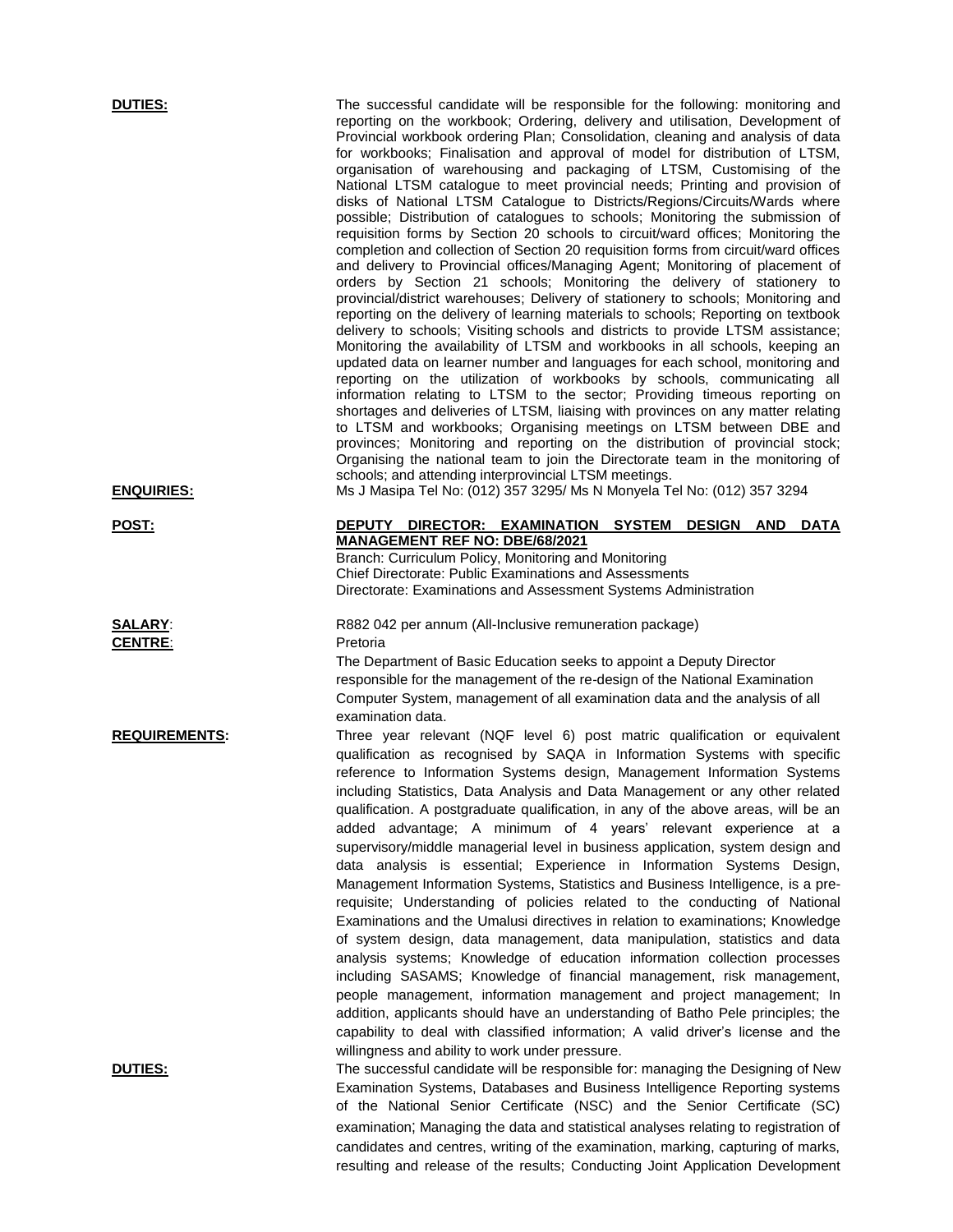| <b>ENQUIRIES:</b><br>NOTE: | (JAD) and test sessions when necessary, with Provincial Education Departments<br>(PEDs), UMALUSI, SITA, USAF and other stake holders; Managing system<br>alignment between the Department and Umalusi/South African Qualifications<br>Authority (SAQA)/Independent Examinations Board (IEB); Responsible for the<br>budget and payments for all services relating to the development of the system<br>and management of data; It will be required of the candidate to work after hours<br>as the need arises.<br>Ms J Masipa Tel No: 012 357 3295/Ms N Monyela Tel No: (012) 357 3294<br>Interviewed candidates will be subjected to a technical exercise and competency<br>assessment. The successful candidate will have to sign an annual performance<br>agreement, annually disclose his/her financial interests and be subjected to a<br>security clearance.                                                                                                                                                                                                                                                                                                                                                                                                                                                                                                                                                                                                                                                                                                                                                                                                                                                                                         |
|----------------------------|-----------------------------------------------------------------------------------------------------------------------------------------------------------------------------------------------------------------------------------------------------------------------------------------------------------------------------------------------------------------------------------------------------------------------------------------------------------------------------------------------------------------------------------------------------------------------------------------------------------------------------------------------------------------------------------------------------------------------------------------------------------------------------------------------------------------------------------------------------------------------------------------------------------------------------------------------------------------------------------------------------------------------------------------------------------------------------------------------------------------------------------------------------------------------------------------------------------------------------------------------------------------------------------------------------------------------------------------------------------------------------------------------------------------------------------------------------------------------------------------------------------------------------------------------------------------------------------------------------------------------------------------------------------------------------------------------------------------------------------------------------------|
| <b>POST:</b>               | ASSISTANT DIRECTOR: ASSISTANT SYSTEM ADMINISTRATOR REF NO:<br>DBE/69/2021<br>Branch: Curriculum Policy, Monitoring and Monitoring<br><b>Chief Directorate: Public Examinations and Assessments</b><br>Directorate: Examinations and Assessment Systems Administration                                                                                                                                                                                                                                                                                                                                                                                                                                                                                                                                                                                                                                                                                                                                                                                                                                                                                                                                                                                                                                                                                                                                                                                                                                                                                                                                                                                                                                                                                     |
| <b>SALARY:</b>             | R477 090 per annum                                                                                                                                                                                                                                                                                                                                                                                                                                                                                                                                                                                                                                                                                                                                                                                                                                                                                                                                                                                                                                                                                                                                                                                                                                                                                                                                                                                                                                                                                                                                                                                                                                                                                                                                        |
| <b>CENTRE:</b>             | Pretoria<br>The Department of Basic Education seeks to employ a dynamic and innovative<br>individual as Assistant Director responsible for Examination<br>System<br>Administration. The examination system used by the Department of Basic<br>Education is the Integrated Examination Computer System (IECS).                                                                                                                                                                                                                                                                                                                                                                                                                                                                                                                                                                                                                                                                                                                                                                                                                                                                                                                                                                                                                                                                                                                                                                                                                                                                                                                                                                                                                                             |
| <b>REQUIREMENTS:</b>       | Three year relevant (NQF level 6) post matric qualification or equivalent<br>qualification as recognised by SAQA plus 3 years' experience relating to the<br>Integrated Examination Computer System (IECS); 3 years' experience in<br>statistical analysis and data manipulation, is required; Experience in business<br>intelligence and project management will be an added advantage; A thorough<br>knowledge of NSC/SC examination policy and processes is a requirement;<br>Understanding of the relationship of Umalusi's role with regard to the DBE and<br>PEDs, will also be necessary; Advanced knowledge of all Microsoft Office Tools<br>including MS Project and Access is essential; Ability to create logical and<br>innovative solutions to complex problems; In addition, applicants should have an<br>understanding of Batho Pele principles; Ability to deal with classified information;<br>A valid driver's license and the willingness and ability to work under pressure.                                                                                                                                                                                                                                                                                                                                                                                                                                                                                                                                                                                                                                                                                                                                                          |
| <b>DUTIES:</b>             | The successful candidate will be responsible for: assisting with the administration<br>of all examination processes, relating to registration of candidates and centres;<br>Writing of the examination and the national assessment, marking, capturing of<br>marks, resulting and release of the results; Assisting with the co-ordination of the<br>system administration of the IECS and the SC examination system across all<br>nine PEDs; Managing the development and enhancement of the IECS and the<br>Senior Certificate (SC) examination computer system and the new e-Matric<br>systems (e-Registration; NSC/SC; e-Re-marking; NSC/SC e-Reissue of<br>certificates etc.); Providing support at the Change Control Board (CCB) meetings<br>with the State Information Technology Agency (SITA) and Government<br>Information Technology Officers' Council (GITO); Supporting the conducting of<br>Joint Application Development (JAD) and test sessions when necessary with<br>Provincial Education Departments (PEDs), UMALUSI, SITA, USAF and other<br>stake holders; Supporting system alignment between the Department and<br>African<br>Authority<br>Umalusi/South<br>Qualifications<br>(SAQA)/Independent<br>Examinations Board (IEB); Assisting with the budget and evaluation of<br>transversal payments for the Integrated Examination Computer System (IECS);<br>Providing secretariat support at the various meetings and responding to queries<br>on examination system related matters; Assisting with the implementation and<br>monitoring of performance indicators as per the annual performance plan to<br>ensure an unqualified audit opinion; It will be required of the candidate to work<br>after hours as the need arises. |